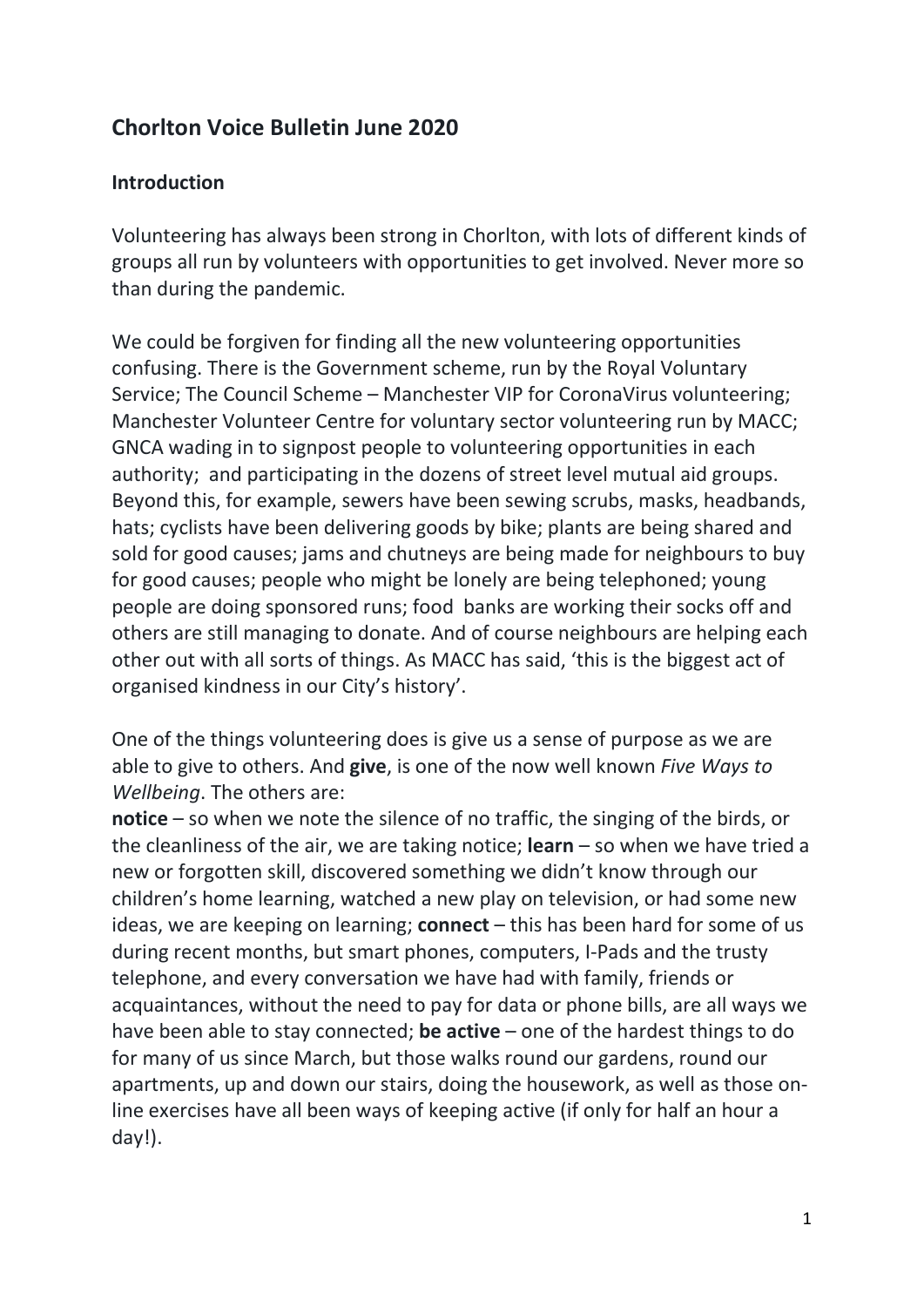Somewhat paradoxically, then, these most extraordinary of times have thrown up some opportunities to keep our wellbeing ticking over, even if our physical beings are under threat, and it has been hard at times to feel optimistic about ever getting make to any kind of normality. We hope the easing of the lockdown proceeds carefully and successfully and that it will not be too long until we are able to enjoy each other's company – without having to sit, at a distance, under umbrellas in the garden!

Carolyn Kagan, chair@chorltonvoice.org

#### Chorlton Voice Meetings

We do not know when we will be able to hold face to face meetings again. For now, the July meeting is cancelled. We are cautiously optimistic that we may be able to hold a meeting in September, but wont be surprised if that is still too early.

#### Friends of Hough End Hall

It is with some regret that at the last AGM of the Friends of Hough End Hall, it was decided to close the organisation. The Company was formed to acquire, restore and manage the Hall for the good of the community of Chorlton. As the Hall has new owners and functions to serve the South Asian community, there is no further role at this point in time for the Friends of Hough End Hall. You will be pleased to know that after considering a number of options, the Directors and Committee members agreed that the remaining funds (just over £1,000) should be transferred to Chorlton Voice (Civic Society), to be earmarked for heritage projects. This should boost our coffers somewhat and give us a chance to develop some creative ideas to showcase the history of the area. This will be a theme of Chorlton Voice during the forthcoming year. So thinking caps on!

The friends group acknowledged and registered their thanks to Chorlton Voice for all the enthusiastic support given to the original project . If you haven't seen the interpretation Boards in the park – do go along and have a look. They should be graffiti clear at the moment! If you haven't bought the Hough End Hall Story book, why not get from the library or buy a copy from the bookshop? Andrew Simpson is finding new things out about the occupants of the Hall, so go along to his blog at

https://chorltonhistory.blogspot.com . If you have forgotten what the Hough End Hall project was, there is a summary at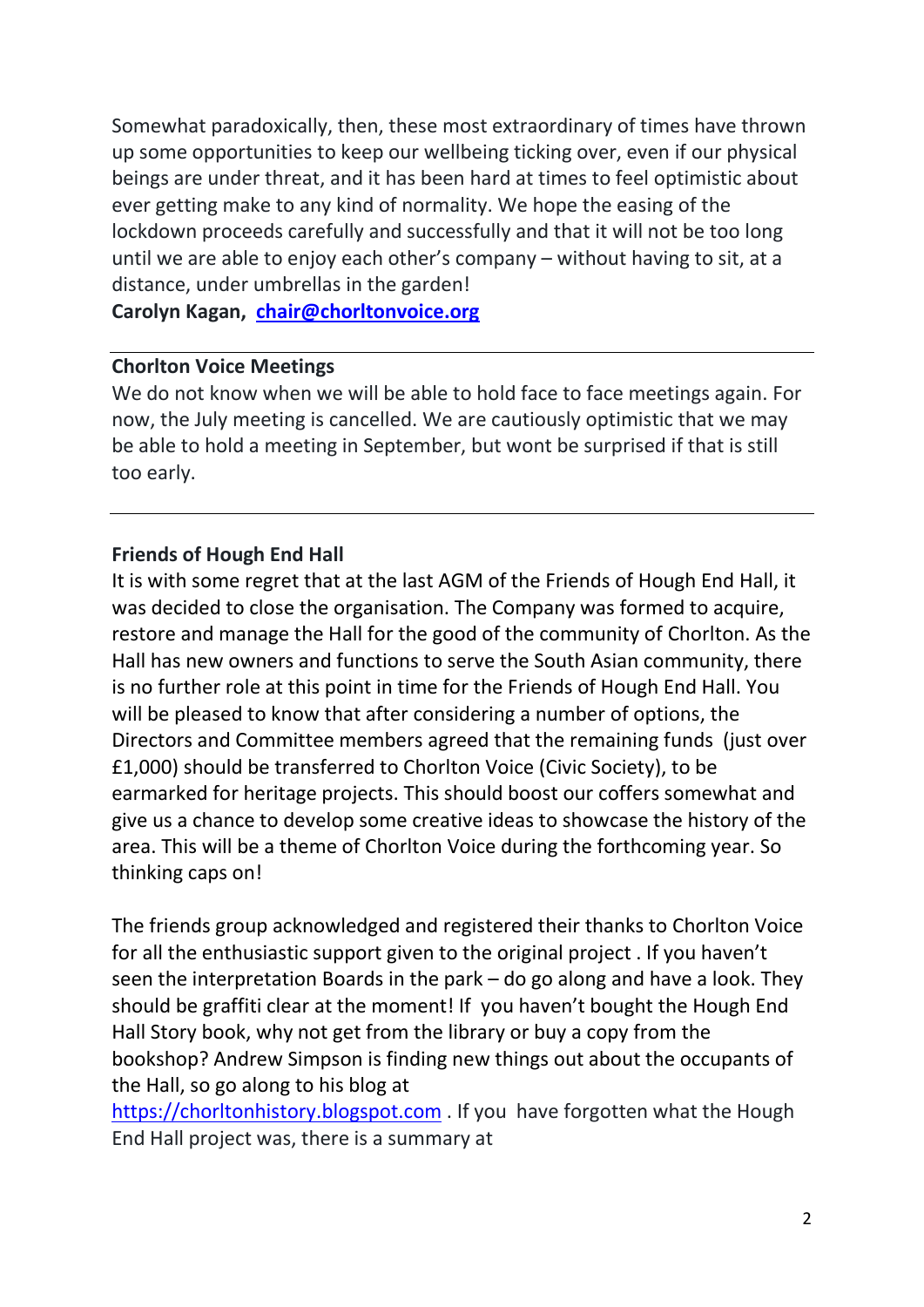# https://houghendhall.files.wordpress.com/2020/07/bulletin-13-july-2020- 1.pdf

## Congratulations to Reach Out

Reach Out to the Community, based in Chorlton was one of the organisations to be awarded the Queens Award for Voluntary Service. Very well done to them and to the vital support they have been able to give to people who are experiencing homelessness across South Manchester, and to help them rebuild their lives. Great news and justly deserved. Other nearby groups to have received the award include Sow the City, based in Hulme and Love Withington Baths. Fantastic!

### Welcome back to Manchester!

There is a useful resource with advice for moving out of lockdown, complete with a #MCRHUG to be found at www.welcomebackmanchester.com

#### Library re-opens

Talking of welcoming back...Chorlton Library re-opened on Saturday July  $4^{\text{th}}$ . The Library website given the following information on opening times:

### Opening times for library

- Tuesdays from 11am to 3pm
- Thursdays from 11am to 3pm
- Saturdays from 11am to 3pm
- The library will be available for use by over 60s from 10am to 11am on Tuesdays and Thursdays.

### Bike delivery consultation

In the first two months of running during lockdown (well, cycling) Chorlton Bike delivery made nearly 400 deliveries, travelled over 500 miles and reduced carbon dioxide emissions by the amount of 10 trees over their lifetimes. They are now doing a survey to see how –or if- to take the work forward. https://forms.gle/v51cj6maXZFnn7oH9 or email chorltonbikedeliveries@gmail.com

### Design and Make a Cake for Chorlton

The cake challenge is still open. This is the opportunity to really put Chorlton on the map through the invention of the Chorlton Cake. Either send a picture of your cake plus its recipe to events@chorltonarts.org or upload it on the Chorlton Cake facebook page www.facebook.com/ChorltonCake. Please do tell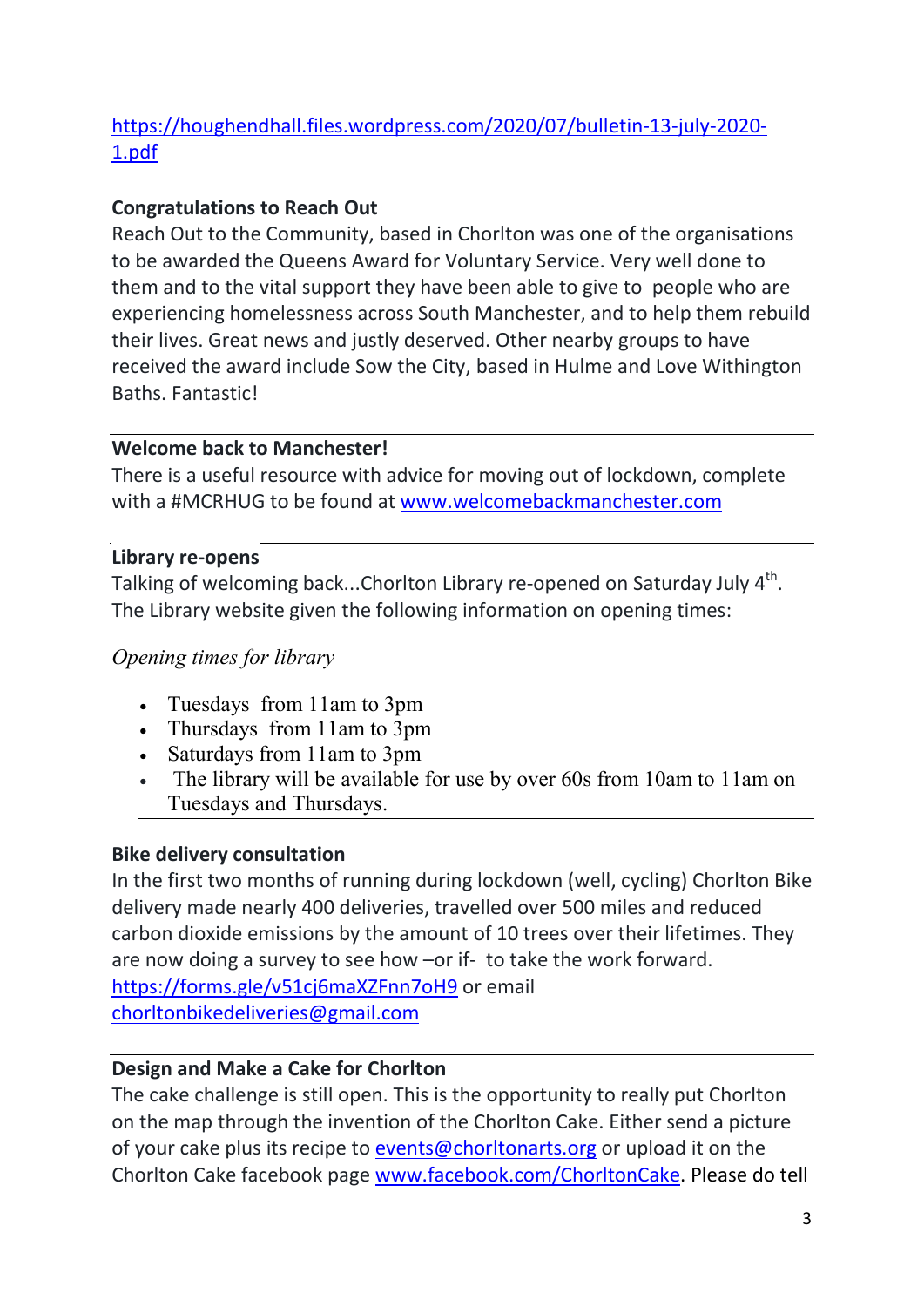your friends and neighbours who may have missed the challenge - they can send their ideas to Chair, Chorlton Arts/Cake, 37 Chandos Road South, M21 0TH.

### Capture the Pandemic (not literally) for NW Film Archive - a reminder

The **North West Film Archive** is appealing for the public's help to gather video footage of life in the North West during the Coronavirus pandemic.

The #lockdownlife appeal aims to find a wide range of footage taken during the lockdown to paint a picture of what life was really like in the North West of England and to preserve our experiences for future generations. whife appeal aims to find a wide range of footage taken during<br>paint a picture of what life was really like in the North West of<br>to preserve our experiences for future generations.<br>wants to show as many different people's

The archive wants to show as many different people's perspectives of life through this unique period of time.

Ideas for films include those that show social distancing, lockdown life, connecting with friends and loves one from far away, life at home or work, empty streets, experiences of key workers, Zoom parties, or the weekly applause for the NHS on our streets. empty streets, experiences of key workers, Zoom parties, or the weekly<br>applause for the NHS on our streets.<br>If you'd like to be involved in the **#lockdownlife** project, please send your est during the Coronavirus pandemic.<br>
s to find a wide range of footage take<br>
f what life was really like in the North<br>
xperiences for future generations.<br>
many different people's perspectives<br>
d of time.<br>
hat show social

videos straight to n.w.filmarchive@mmu.ac.uk, or using the same email address via file transfer services such as WeTransfer or DropBox.

### Planning

Planning applications seemed to have quietened down during lockdown.

There have been some applications to change use from bar to restaurant.

We were really disappointed to see that the National Planning Inspectorate We were really disappointed to see that the National Planning Inspectorat<br>overturned the Council's refusal for planning permission for an electronic moving advertising hoarding for 583 Barlow Moor Rd. We had objected and so had serveral residents and so did the Council. Terrible that they can just swan in and overturn local objections on the basis not of just applying the rules, but on personal impressions and 'feel' for the place. on personal impressions and 'feel' for the place.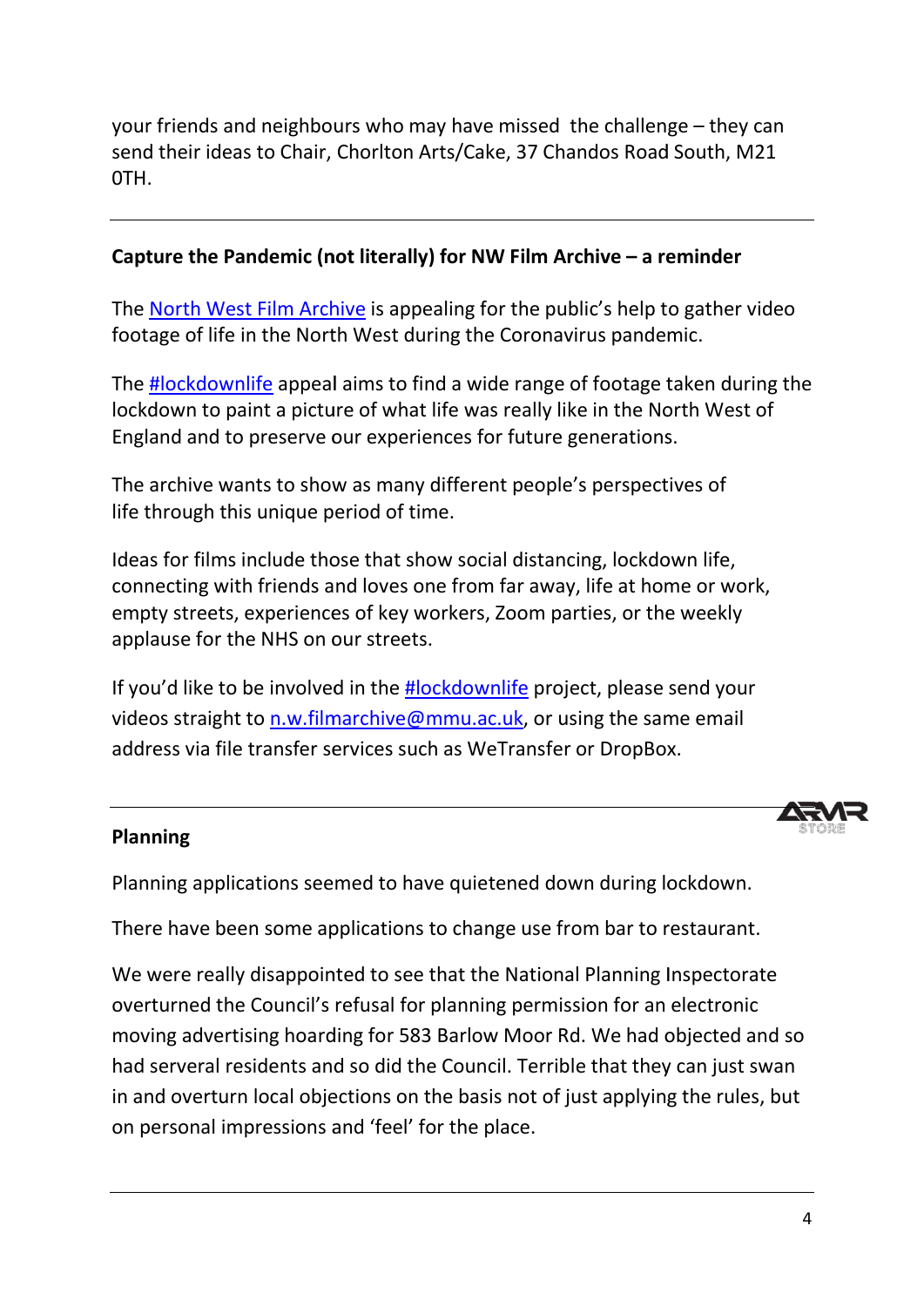#### The Arts Festival

Since we last reported, we have been approached by Jess and Jim of VisionLab, who are keen to try out a digital or virtual arts festival. So we are hoping to put on a small, experimental arts festival on 3 and 4 October, to coinicide with national Fun Palace events (see https://funpalaces.co.uk/). This is all very exciting – so we'll keep you informed.

## Drinking Alcohol in the Street

Nahla, one of our Neighbourhood officers sent us the following message about a consultation on drinking alcohol in the street. See link to the consultation at the end of the message.

You may be aware that there are a number of Public Space Protection Orders (PSPOs) in place across Manchester that restrict street drinking. These PSPOs were originally introduced as Designated Public Place Orders (DPPOs) to tackle identified crime and antisocial behaviour caused by street drinking. As a result of the Antisocial Behaviour, Crime and Policing Act 2014, all DPPOs transitioned into PSPOs in October 2017. These PSPOs impose restrictions on public drinking and make it an offence to fail to comply with a request from a police officer (or other authorised officer) to refrain from drinking and/or surrender alcohol.

The Orders are due to expire in October 2020 and the Community Safety Team is considering whether there are areas across Manchester where street drinking may be problematic and whether new Orders may need to be introduced. We're looking at this afresh as some of the DPPOs were made nearly 20 years ago. The Team has developed a public survey to ascertain people's experiences of street drinking.

We would be grateful if you could complete the survey, share with colleagues and promote via social media channels & during conversations with residents and businesses. The survey will also be promoted to residents via our neighbourhood teams, corporate comms, councillors, police, and housing providers. The survey results will help inform where we may need to consider introducing new PSPO(s) and undertake statutory consultation.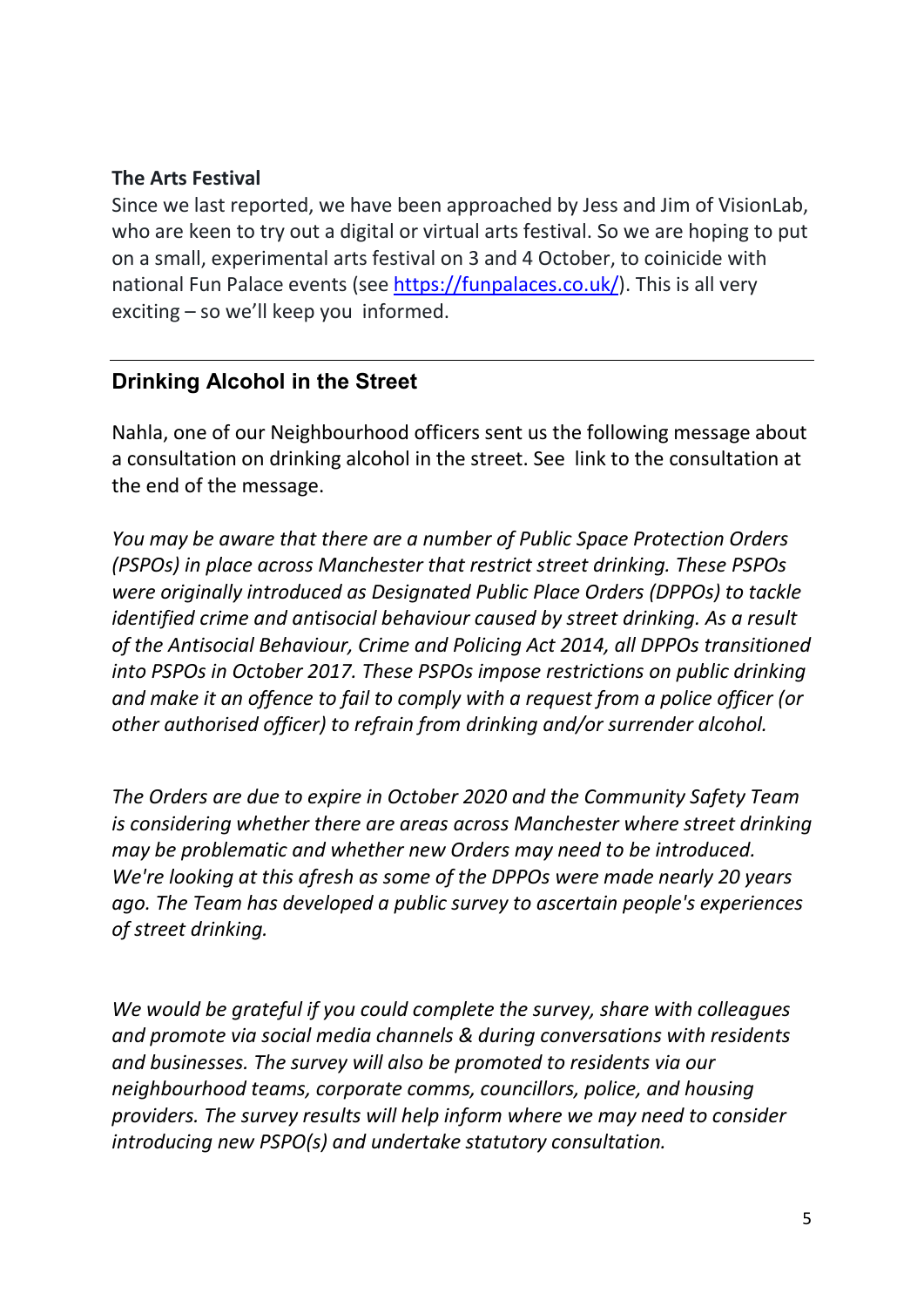The survey can be found by clicking main consultations page or directly. The survey closes on 27 July 2020.

#### Chorlton Alliance

You may remember that we convene a group-of-groups, known as the Chorlton Alliance. We held a Zoom meeting in the middle of June. Matters of interest discussed:

CLT and the Picture House: the Funeral Home is back in use so the CLT has been given additional time to prepare a proposal for the building, and they are working with a new developer on this. Simon Borkin has taken over from Chris Peacock steering the project.

Chorlton Irish Club has been listed as an asset of community value and three community gourps have expressed an interest in putting in a proposal for the building.

Chorlton Baths - no update.

Chorlton Connected. We had a lot of discussion about how to maintain the momentum of the mutual aid groups, so that they have a life after the pandemic. The Health Development Workers are leading on this. So if you have any ideas, do get in touch with them – Dawn Harris dawn.harris15@nhs.net for Chorlton and Fiona Vincer fiona.vincer@nhs.net for Chorlton Park. Just contact them if you would like to receive their regular informative bulletins.

Community Engagement Platforms – no, not places on which to wait for the tram, but internet 'places' to connect people. The Alliance, along with the CLT, the Coop and Chorlton Connected is looking into these internet resources to assess if they might be useful for Chorlton.

We recognised that we must not lose sight of the place-initiatives we were discussing earlier in the year. For example, pull together the work the Traders did with N'hood officers around 'place' with the work we, Chorlton Voice, did around signage, benches (both important if we are trying to reduce the